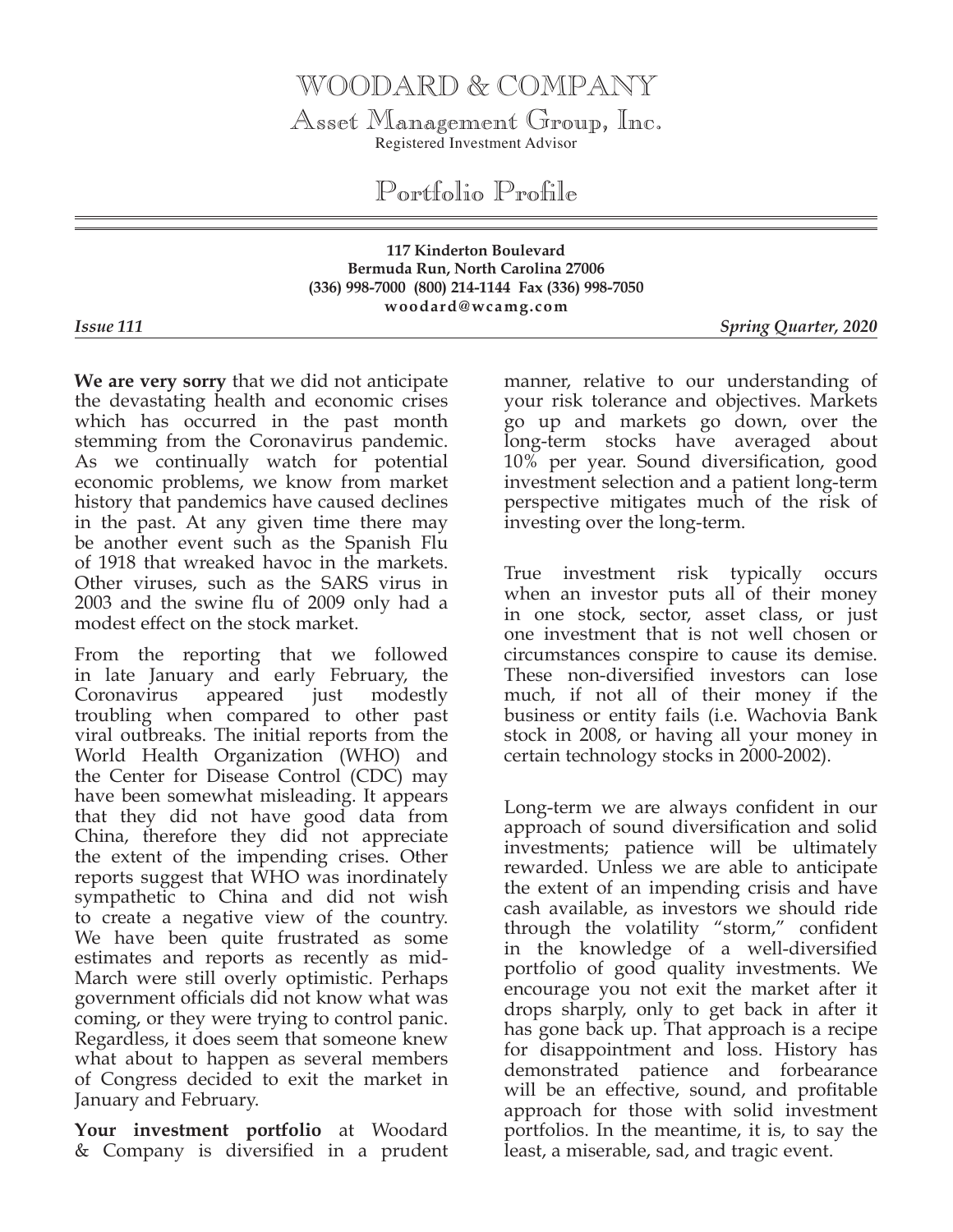**The first hard estimates** from the White House Coronavirus Task force, using the data from the CDC, Johns Hopkins, WHO, and others were just released on March 31. The taskforce estimates that 100,000 to 240,000 Americans will lose their life to the Coronavirus. That is the most reliable estimate we have seen so far (hopefully the numbers are less dire than that). According to the taskforce, the peak will be in a matter of days for New York and weeks for the rest of us. Without closing of the borders and the action regarding social distancing, Dr. Fauci estimates the number of deaths could have been upwards of 2.2 million fatalities in the U.S. alone. Part of the problem in estimating this event is of course the unreliability of data from China. Accurate and complete data from that source has always been suspect. Had the early data from China been forthcoming and accurate, it could have saved many lives around the world and mitigated much of the economic devastation.

**As we analyze this tragic event** and apply it to future action, we recognize that the early data cannot be relied upon (although we expect it to improve). We feel the missed signal for us was the closing of the border with China in January. It appears to us the unprecedented closing of the border was the only signal given of the pending nature of this terrible crisis. We apologize for missing that signal. We will add this signal as well as any other unusual government action as a possible sign to get more cautious.

**Due to the outperformance** of the stock market last year (2019), we did a rebalancing in many accounts where applicable (those with bonds) in January before the selloff began. This meant we sold stock positions and added to bond funds. Unfortunately, this was not a significant reallocation, but was helpful.

We made other helpful moves for those with bond positions. We had purchased positions holding intermediate to long-term investment grade bonds yielding about 4% when the Ten-Year Treasury was yielding about 1.5% in January. We had the intention of holding them long-term for the yield. We subsequently sold those positions on the day the Ten-Year Treasury surprisingly hit it's all time closing low of .43%. This sale gave us a remarkable short-term return, generating a roughly 4% profit after a mere forty days after we had bought the bond positions. While this helped somewhat, other losses soon overwhelmed any gains.

**There are two positives** we would like to highlight for your consideration. First, the U.S. economy entered this crisis at a very strong point with unemployment very low and wages beginning to move up. Also, U.S. banks are financially strong, unlike 2008-2009.

Secondly, much has been done to infuse considerable stimulus into this economy, and into other economies around the world. Central banks here and abroad are pumping mountains of cash into the system and Congress has dumped over \$2 trillion into the economy with likely more on the way.

We will recover economically. But as of the writing of this newsletter, we still have increasing rates of infections and mortalities in the U.S. We cannot know how long the economy will be frozen. There will likely be more difficulties ahead both on the health front and in the economy. We wish you good health. Time will fix the economy and the markets, and ultimately the health of Americans.

**No Required Minimum Distribution** for 2020. The \$2 trillion "Coronavirus Aid, Relief, and Economic Security Act" waved the requirement that retirees take an RMD (Required Minimum Distribution) in 2020. If you wish us to stop your RMD, please call us. If you have already made withdrawals you may be able to put them back in if you wish. But as we understand it, the redeposit must be within sixty days of the distribution. As always, please consult your tax preparer to do what is best in your personal situation.

You can withdraw up to \$100,000 this year without the 10% penalty for those under age 59½ if it can be demonstrated that the withdrawal is because of the outbreak.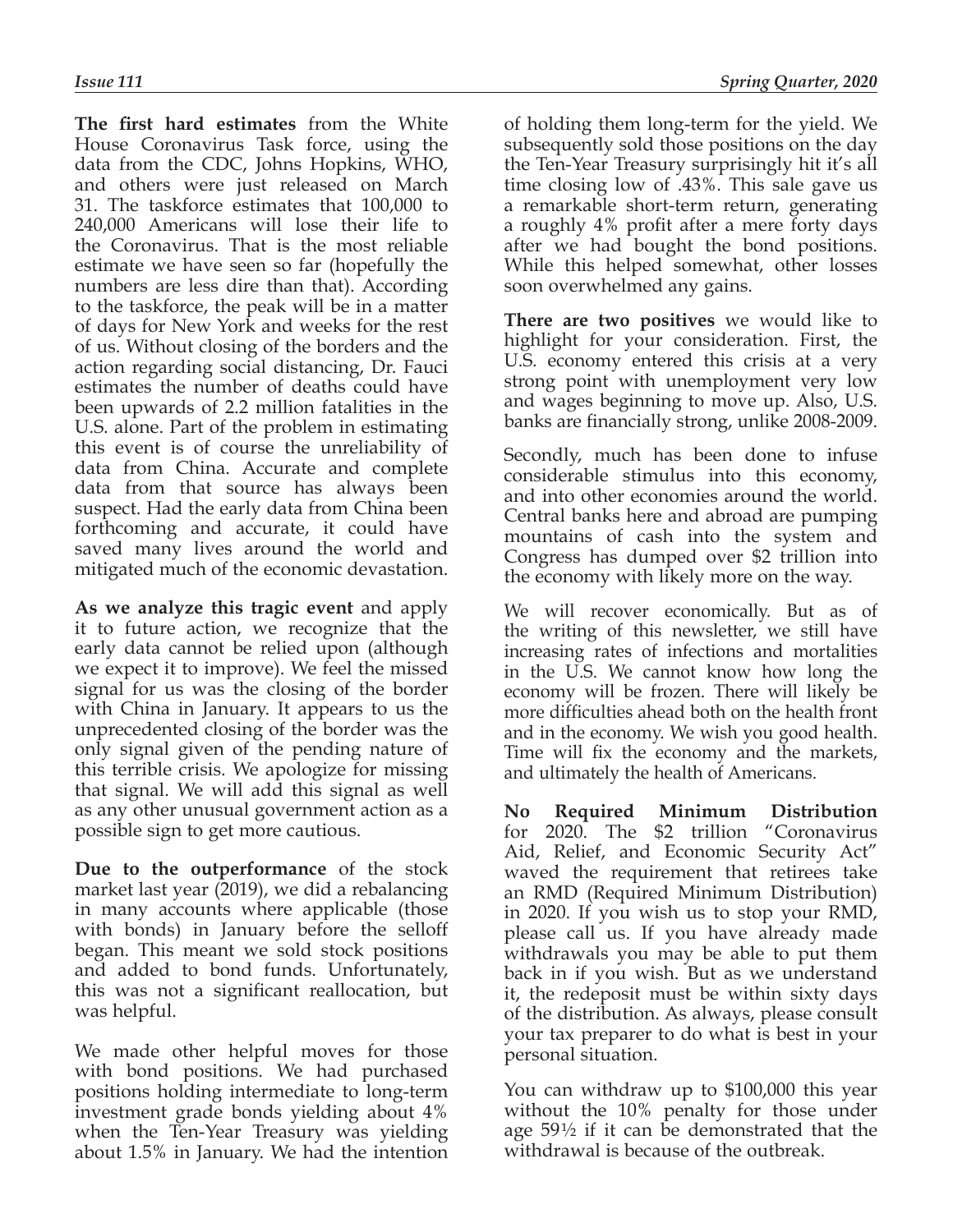Even if you do not itemize and if you give to an authorized charity (not a donor advised fund) you can deduct up to \$300 for charitable contribution which you can subtract from your gross income. For very wealthy donors who itemize, you can deduct 100% of the gift against 2020 AGI for cash gifts to a public charity (not donor advised funds).

**Market Review and Forecast.** It is difficult to find the right words to write for this market summary. Certainly stock markets have crashed before, but never ever because government officials have banned almost all human interaction. About 85% of us nationwide have been ordered by our governors to "stay at home."

As a result, unemployment claims hit 6.6 million in early April, almost 10 times more than the previous high of 695,000 set in 1982 and much greater than any economist had forecast. Who could have imagined that our recent record low rate of 3.5% may eventually reach depression-era rates above 20%?

The COVID-19 virus that has caused the unthinkable economic meltdown first sickened Chinese citizens last December and as of March 31 has caused nearly 5,000 Americans to die from the more than 215,000 who have been infected. (Many believe we will have a vaccine by early next year and innovative treatment discoveries soon to lower the U.S. death rate.)

Forbidding normal economic activity has dealt a devastating blow to the economy, causing the Dow to plunge 23% this year – its worst quarter since 2008 and its worst first quarter ever. A better measure of the economy is the broader S&P 500 that declined 20% last quarter. Diversification didn't help either as small stocks (Russell 2000) dropped 31% and international stocks went down 23%.



The S&P 500 set an all-time high February 19 only to dive 34% in five weeks to hit its quarterly low March 23. It bounced back 16% by the end of the month, sparked by President Trump's signing on March 27 of the massive Coronavirus Aid, Relief, and Economic Security Act (CARES.)

Market volatility during March was relentless when four digit Dow moves were the norm. The  $S\&\overline{P}$  500's absolute average daily percentage change last month averaged 5%, obliterating the previous 3.9% record high set in November 1929. Both the Dow's and S&P 500's March monthly decline were the worst since October 1987 when programmed trading malfunctioned to cause a 23% one-day decline, still the worst one-day selloff ever. (Despite that debacle, the S&P 500 was up 4% in 1987.)

The \$2.2 trillion CARES Act is by far the largest spending bill ever. (Reminder: A trillion seconds is almost 32,000 years.) However, even that huge number is less than 10% of our \$24 trillion economy.